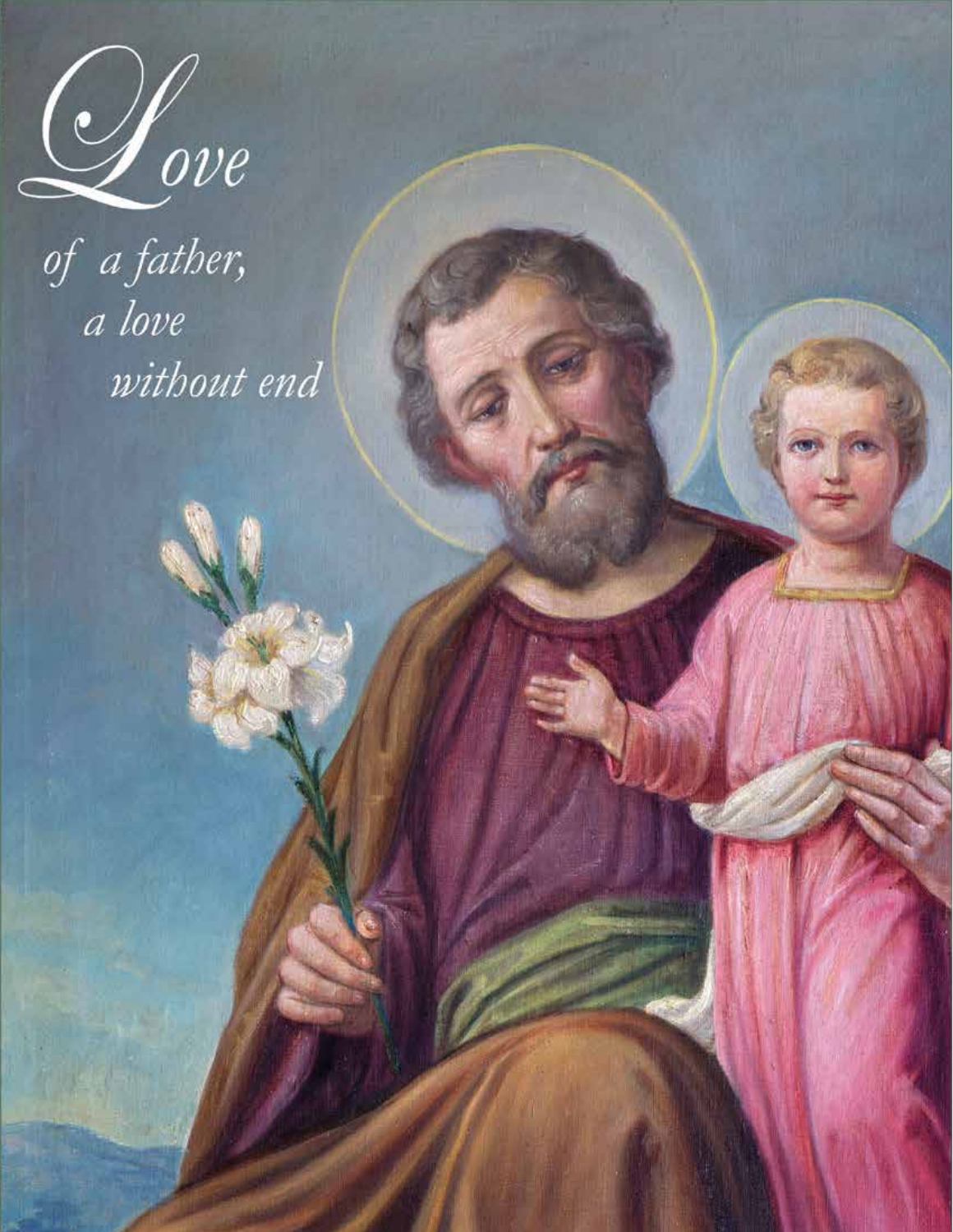# Mass Intentions

**Saturday, June 20**

4:00 PM William Carroll by His daughter Jane

#### **Sunday, June 21**

8:00 AM For the people of the parish 10:00 AM Jesse & Jane Fodero by Pat & Kaye Heffernan

 Andrea Harris by Rev. David Harris 3:00 PM Vietnamese Mass

**Monday, June 22** 7:15 AM Walter Gagnon

by Hugh & Anne Moran

**Tuesday, June 23** 7:15 AM Barbara Savage by Colleen Fall

**Wednesday, June 24** 7:15 AM Stanley Heinrich by Sarah Desaulniers

**Thursday, June 25** 7:15 AM Jeanne Paquette by Jeanne Berube

**Friday, June 26** No Mass on Fridays

#### **Saturday, June 27**

4:00 PM Stephanie Cadwell Walsh by Chris & Marta Nissen

#### **Sunday, June 28**

| 8:00 AM  | For the people of the parish |
|----------|------------------------------|
| 10:00 AM | Therese M. McKillop          |
|          | by Pat & Kaye Heffernan      |
| 3:00 PM  | <b>Vietnamese Mass</b>       |
|          |                              |

**The Sanctuary Lamp Burns This Week:** For the people of the parish.

#### **Altar Bread and Wine:**

The Altar Bread, which will become the Body of Our Lord Jesus Christ at all Masses during June, will be offered for John A. Schappler by his wife, Jane.

*Arrangements can be made to donate the monthly Altar bread and wine in honor of a loved one by contacting the rectory at 882-0632 during business hours. Mass intentions can also be scheduled by calling the rectory.* 



#### *Weekly Gospel Reflection by Seminarian Cuong Nguyen*

#### **Matthew 10:26-33**

We know that fear is part of life and part of each of our own daily lives. We are afraid of many things: failure, sickness, death, violence, racism, the rise of terrorism in our world, and our country.

However, in today's Gospel, Jesus encourages us "not to fear." We should not fear because "there is nothing covered that will not be revealed and hidden that will not be known" (Mt 10:26), that is, God always is with us, God is our strength. For this reason, all of us are called to proclaim the love of Jesus Christ and to bear witness to him in our lives. Therefore, through our acts of love, forgiveness, and generosity in our daily life, we are not only to bear witness our Catholic faith to all people, but we are expressing the presence of loving God for others.

Mary and Joseph faced fears and challenges in their lives, but they trusted in the Lord and be a part of God's plan. Today, each of us is called by name by God and invited to be examples and witnesses of Jesus Christ in our families, in our parish... We know that the values of the Gospel are God's and generally not the values of the world. The way of God is different from the direction of human beings. When we are called to be a part of the will of God, we also invited to go on His way. Through the holiness of our daily lives and how we behave kindly toward others accordance with the spirit of the Gospel, we will be the real and faithful witnesses to Jesus and his Gospel. We are never alone, but Jesus Christ always be with us, and He is a companion with us.

"My grace is sufficient for you" (2 Cr 12:9). Thus, God will give us enough grace to witness for Him. With God, and for God, we should not be afraid to be a part of God's plan in our life.

# **Summer Daily Mass Schedule Change**

Please note that our daily morning mass schedule has changed from now until Labor Day! Daily mass will be held at 8:00 AM, from Monday through Thursday. There continues to be no mass on Friday. Thanks!



*Please use the side door to nter the church!*

#### **From the Families of Nazareth**

#### *Choosing Not To Be Afraid*

"Fear is a challenge issued to you. What will you do with it? Will you allow yourself to be enslaved by its weight? Or will you try to perform acts of abandoning yourself to God who is infinite power and infinite love. Everything that happens is connected with our decision."

*Tadeusz Dajczer, The Gift of Faith, 3rd. ed. (Ft. Collins, CO: IAMF, 2012), 43.*

St. Christopher's would like to welcome the following parishioners to our parish and their new spiritual home:

• Eric & Catherine London and their son Jude

• Claudette **McCarthy** 

向

rei come riendst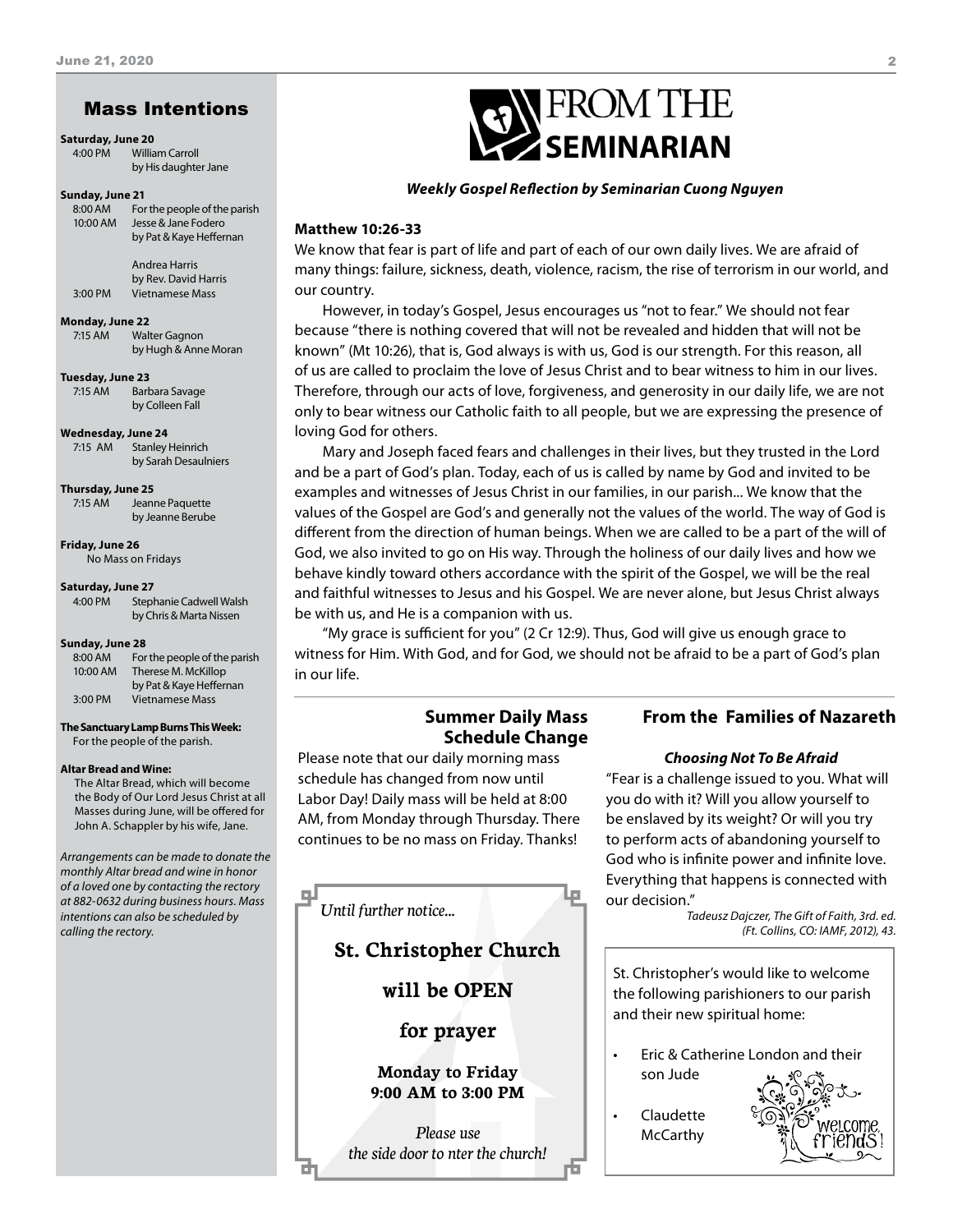## **Corpus Christi Corner**

Corpus Christi Food Pantry is looking to start opening again on Tuesday afternoons. We are in need of 2 volunteers for 3 hours on Tuesday afternoons, 1-4pm. We are looking for "muscle" to bring orders upstairs and hand off the orders to the clients. If you can help please all Maryellen at 882-6372.

St Chris School recently had a food drive, coordinated by 6th grade student, Shea Hansen. Thanks to this drive, 119.4 pounds of food was donated to the Pantry. Add that to the 367.7 pounds collected at the church brings the total to 487.1 pounds of food for the month of May, valued at \$813. Many thanks to all for your support.

Please save us your empty egg cartons. Hannaford gives us cartons of eggs that have some broken ones in them. We need the used carton to repack the eggs that are still whole. Other items we are low on include: 2 pound bags of flour, juice boxes, gravy or gravy mixes, baked beans, evaporated milk, canned pasta sauce, mayo, beef or vegetable soup, muffin mix, small bottles of shampoo, bar soap and toothpaste. Your donations can be dropped off at the back door of the church during the open prayer times. Thank you!

#### **For Vocations**

"…the LORD is with me, like a mighty champion". Is the Lord leading you to be a champion in the service of His Church as a priest or in the consecrated life? If you are discerning your vocation, write Father Matthew Mason at mmason@rcbm.org.

Beginning June 22, the Feast of Saints Thomas More and John Fisher. the United States Conference of Catholic Bishops celebrates Religious Freedom Week. Join us in promoting religious freedom For the Good of All.

All people desire to know their Creator. All people have a natural impulse to seek the good and to live in accordance with that good. All people can flourish when they pursue the truth about God and respond to

#### the truth. Religious freedom means that all people have the space to flourish. Religious freedom is both an American value and an important part of Catholic teaching on human dignity. When we promote religious freedom, we promote the common good and thus strengthen the life of our nation and the community of nations. Learn more at www.usccb.org/ReligiousFreedomWeek!

#### **READINGS FOR THE WEEK**

**Monday**: 2 Kgs 17:5-8, 13-15a, 18; Ps 60:3-5, 12-13; Mt 7:1-5

**Tuesday**: 2 Kgs 19:9b-11, 14-21, 31-35a, 36; Ps 48:2-4, 10-11; Mt 7:6, 12-14

**Wednesday**: Is 49:1-6; Ps 139:1-3, 13-15; Acts 13:22-26; Lk 1:57-66, 80

**Thursday**: 2 Kgs 24:8-17; Ps 79:1b-5, 8-9; Mt 7:21-29

**Friday**: 2 Kgs 25:1-12; Ps 137:1-6; Mt 8:1-4 **Saturday**: Lam 2:2, 10-14, 18-19; Ps 74:1b-7, 20-21; Mt 8:5-17

**Sunday**: 2 Kgs 4:8-11, 14-16a; Ps 89:2-3, 16- 19; Rom 6:3-4, 8-11; Mt 10:37-42

#### **Art for Education**

We are pleased that the Knights of Columbus has partnered with the Catholic Schools Office in an effort to strengthen Catholic education all over New Hampshire, the Art for Education fundraiser. You can purchase a print of Our Lady of Guadalupe, Patroness of the Americas and Protectress of the Unborn, for \$30 with the option of buying direct or purchasing from Councils that pre-order prints.

Ordering Details:

- Visit: https://form.jotform.com/RCBM/ artforeducation
- Print can be shipped directly to you (\$5 shipping cost) or purchased in person at their local NH Knights Council , at participating councils (ask a Knight!).
- Fundraiser runs May 1-August 15, 2020; prints ordered online will be shipped on or around the 15th of each month (May, June, July, Aug).



## **We're Here for YOU at St. Christopher Parish!**

#### *Rectory Hours:*

Monday - Friday 9:00-3:00

*Rectory Phone:* 882-0632 *Rectory Email:*

parish.*office@stchrisparishnh.org*

#### *Fr. David Harris*

*fr.david@stchrisparishnh.org*

#### *Parish Life - Linda Sanborn lsanborn@stchrisparishnh.org Bookkeeper* - *Jean Dickson bookkeeper@stchrisparishnh.org*

*Director of Music & Organist* - *Carol Ann Skabo music@stchrisparishnh.org*

### *Religious Educ.* - *Christine Mercurio cmercurio@stchrisparishnh.org Confirmation* - *Caitlin Sica csica@stchrisparishnh.org RCIA* - *Joe Mercurio rcia@stchrisparishnh.org*

*Parish Council* - *Elizabeth Cote ecote@stchrisparishnh.org Finance Committee -- Tom Nardone tnardone.work@gmail.com*

*Bulletin - Marta Nissen bulletin@stchrisparishnh.org*

Bulletin submissions are due one week before publication.



**Like St. Chris Parish on Facebook!**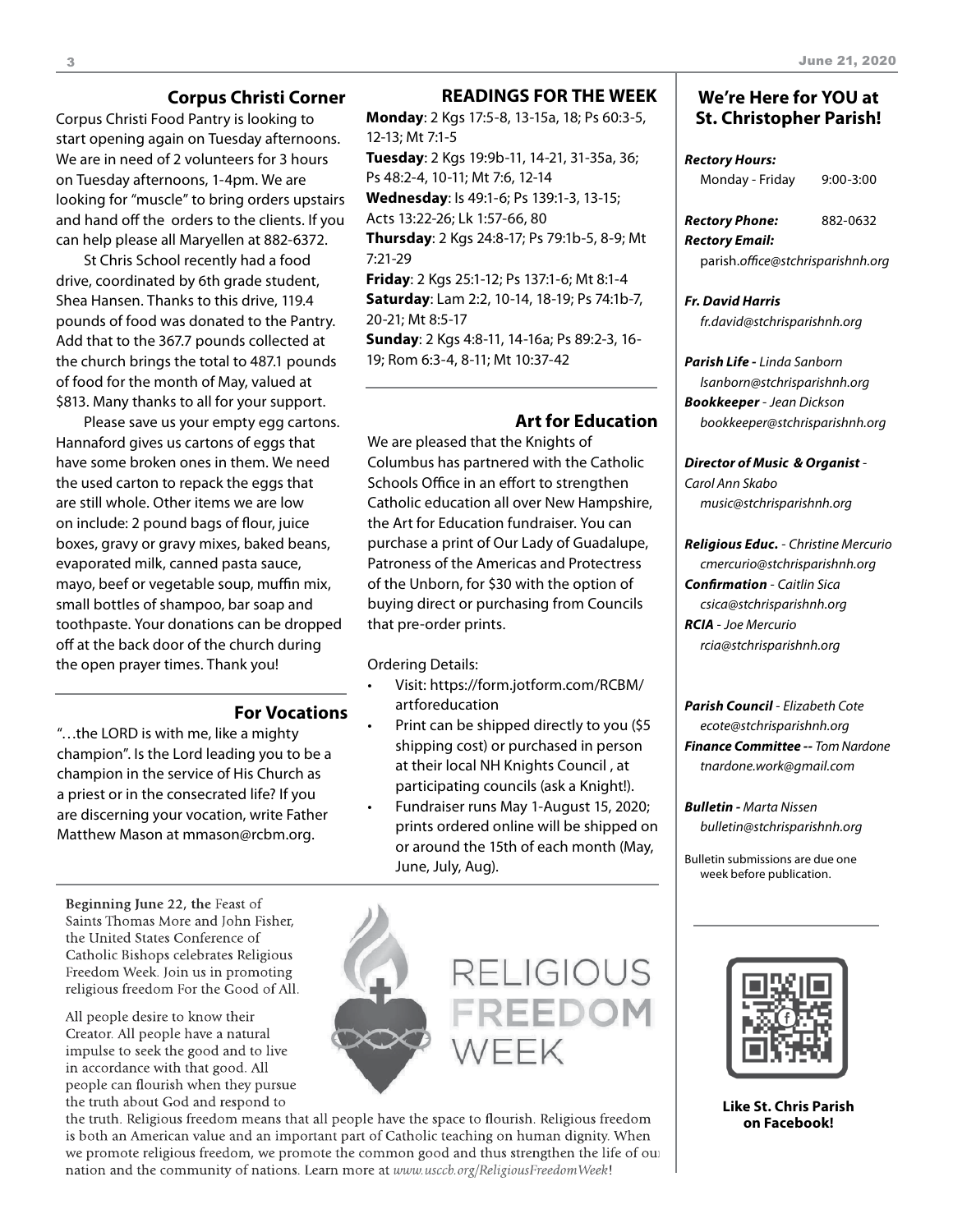

#### *June 14, 2020 Offertory*

| \$3,441.00 |
|------------|
| \$561.00   |
| \$2,236.75 |
| \$6,238.75 |
|            |

Works of the Holy Father \$160.00 (total to date \$190.00) CatholicCommunications \$100.00 (total to date \$281.00)

> **Thank you**<br>for supporting **for supporting your Spiritual Home!**



#### **Knights of Columbus**

Did you know, last year the Knights of Columbus donated more than \$185,000,000 to charities in our community and around the world? In addition, members used their time by donating more than 73,000,000 volunteer hours. Want to be a part of something bigger than yourself? Go to KofC.org/ joinus for more information.



# **Family Connection to this Week's Gospel**

#### *Gospel Reading: Matthew 10:26-33 Jesus assures the Twelve that he loves them.*

It is not only individuals who need reassurance about God's love and protection. Communities need this reassurance as well, including the community of the family. Children rely on the confidence of their parents for this assurance. Parents can help the entire family's growth in trust and confidence in God by witnessing ways in which daily family needs are entrusted to God's care.

As the family gathers, distribute pieces of paper to each person. Tell them to write or draw ways in which they believe that God's help is needed for each person and for the family as a whole. Each slip of paper can then be collected in a basket.

Invite one member of the family to read aloud today's Gospel, Matthew 10:26-33. Recall together how well God knows your family and thank God for this wonderful grace. Conclude by praying together for each of the needs identified on the slips of paper. After each need is read, pray together, "God, we trust you because you know us so well." Conclude by praying the Glory Be to the Father.

#### **Recognizing Excellence Awards**

The successes of our Catholic schools and their students would not be possible without the selfless support of our committed educators, administrators, clergy, and lay partners in the community. This year, we are holding the St. John Neumann Education Trust Gala where we will Recognize Excellence in our Catholic Schools at the Manchester Country Club in Bedford, NH on Thursday, November 19, 2020. We hope you will consider joining us at this exciting event when we will officially honor a Superintendent Award Honoree, a Clergy member of the Year, and our Teacher of the Year.

To nominate someone you think deserves to receive this special recognition, please visit https://www.catholicnh.org/ schools/office/news/gala/

The deadline for nominations is July 31, 2020.

# **Diocesan Archives Seek Contributions**

The Diocesan Archives wants your help! We have thousands of documents and photos pertaining to the history of the Diocese of Manchester - concerning our Bishops, Priests, Parishes, Schools, and people. We have documents going back to the nineteenth century; however, the concern today is that we are not always capturing current information that will be historical data in 10, 20, or 100 years from now.

If your parish, priest, or organization is doing something memorable, please provide the archives with documents or photos of the event. Examples of recent events that have been saved include the installation of new sanctuary furniture at St. Mark the Evangelist Church, as well as the installation of a statue of our Blessed Mother in the Holy Cross Cemetery in memory of members of local Knights of Columbus Councils. For more information, please contact Dennis Pedley at dpedley@rcbm.org.

#### Diary of a Little Soul - WEEK 37

I am spending quite a bit of time sleeping as I am getting ready for my Big Day. It won't be long now...When I am awake, I like listening to all kinds of sounds and feeling my very, very tight surroundings (and I thought that things were snug a few weeks ago!). I am still adding on fat to keep me warm. It's building up around my neck, shoulders, and other important places in my body. This is another way God protects me since I can't shiver yet or ask for a "blankie."

How precious is Your kindness, O God! The children of men take refuge in the shadow of your wings. Psalm 36:8 C 2017 Fr. Wilfred Deschamps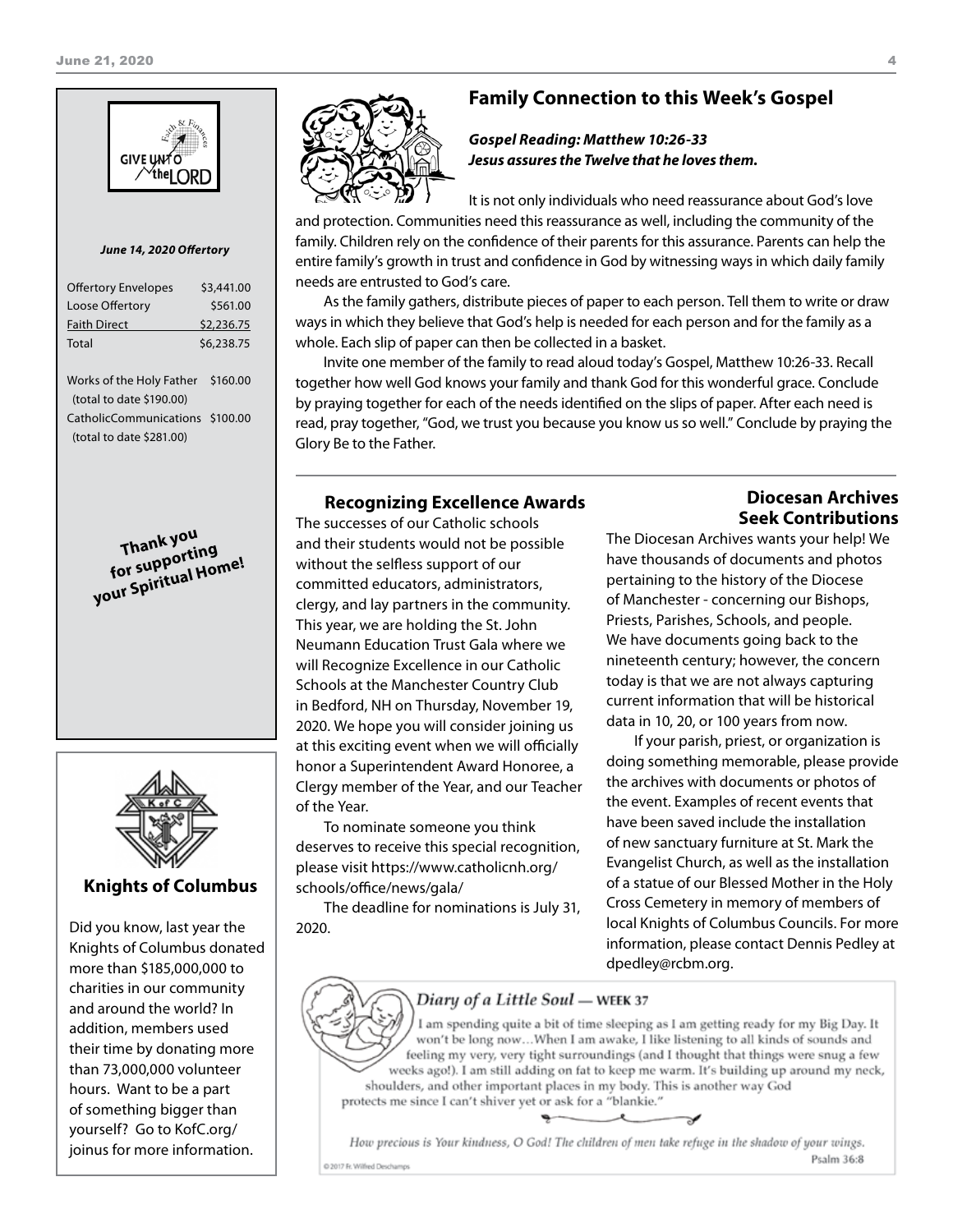

# Saint Christopher **ACADEMY**

#### **Coming July 1, 2020**

Families looking for a comprehensive authentically Catholic school for their PreK-3 through grade 8 children will have a new option in Fall 2020! St. Christopher School and Nashua Catholic Regional Junior High School will be unified as one Catholic academy, named Saint Christopher Academy, as of July 1, 2020. The new school model, unique to the Diocese of Manchester, will blend both schools into one Catholic academy housed on two campuses.

PreK-3 to grade 6 students will attend class at the lower campus at 20 Cushing Avenue, the current location of St. Christopher School. Students in grades 7 and 8 will attend at the upper campus at 6 Bartlett Avenue, the current location of Nashua Catholic.

"Our new school will bring together the numerous gifts, strengths, and traditions of St. Christopher School, the former Infant Jesus School, and Nashua Catholic Regional Junior High School, while also adding new advantages and opportunities made possible by the unified academy model. The Academy will be faith centered, academically excellent, and built upon a loving community where each child is cherished and challenged to grow," explains Principal Cynthia Vita Clarke.

Saint Christopher Academy is enrolling students for the 2020-2021 school year. To apply, visit SaintChrisAcademy.org or contact Cindy Clarke at 603-882-7442.



ferour world today, it weren these are many things to make as fearful. We can became if bines this over personal thrances, relationships, pour choices out-children are making, issueswith jobs, the changing climate. Our way our parish is being ran, or a cillum other things. The problems may not even be evil builtrate be simply life and all its challenges, but free straggles are real, and sometimes we suit, ordership solutions. Marx, people surfer with issues of stoday and dependent, and fear feath others to addiction as a means of coping, In our Gospel indue, God levingly stalk as hopored. that durbons to light.

#### WORTH MORE THAN MANY SPARROWS

Screenings we look for very complex present when a straple promise or solution is right in front of as. As Law weting, and looking out the window, two half a dozen little binhsitting in a bush, Thoic preservor is a reminder to rue of God's lows and care for each and every one of us. If something that seems so insignificant or incidental is loosen by God, how

much more are we loved and canof for! Take a nominit, look at the world around you, freathe, take it in, and ask God tor for help you rend. Tam matten over and place your trust trust losing God.

Reminder, though, learn soldon heals without some son of action on our part. When you have given your concents user to God, other concrete steps may be receivant; Is it limer to achedule on appointment with a protessional? Time to name an issue? Or time for the sacrament of reconciliation? Etil's power comes from remaining in the derivate. When we no longer close sunches off or safer alone but share our concerns with someone, we can begin to grow and heal and recent past them, it is selfdom reaginal or instantaneous. It is a long atdusos process. But use hold on to the simple reminder. "You are worth more than many quantities!"

Tokyo Residings for \$9.18-13, Ps 698-30, 14, 17, 18-35; Ront \$12-15; Mt 10:26-57

sionight of 2023, J. B. Patush Collaboro, Inc., 2020 Nove Road, Suite 405,<br>within Park, J. 82 CT (2188-1 800 KF) (1951, Will-Susanawinus Approxim



*Lord, hold our troops in your loving hands. Protect them as they protect us. Bless them and their families, For the selfless acts they perform, For us in our time of need. And give us peace. We ask this in the name of Jesus, Our Lord and Savior. Amen.*

Please pray for the following service people from our parish:

Children of William & Yvette Berthelotte:

LTC Brian Berthelotte (Army); LtCol Mark Berthelotte (USAF); LCDR Brad Berthelotte (Navy)

Grandson of William & Yvette Berthelotte: Cpl. Matthew Berthelotte

(USMC)

Son of John & Alana Kocsis: SSG. John Kocsis III (Army)

Son of Joseph & Sue Strob: Maj. Rob Strob

Grandson of Pat & Kaye Heffernan: Sgt. Eamonn Garber (USMC)

Son of David & Patricia Taylor: SFC James Taylor (Army)

Grandson of Lorraine St. Pierre PFC Alexander St. Pierre (Army)

Sons of Laurie Kopka and Grandsons of Madeleine Kopka: AT2 Michael Allard (Navy) AME2 Joseph Allard (Navy)

Daugher of John Soltis: Lt.Col. Kristen Soltis (USAF)

Granddaughter of Dan & Sue Tracy: 1Lt Brittany DesLauriers (Army)

Grandson of Betty Batey: Major Nick Batey USAF

Nephew of Karen Narkis: AMT3 David P. Narkis (Coast Guard)

*To add to our military prayer list, email bulletin@stchrisparishnh.org or call the Rectory at 882-0632.*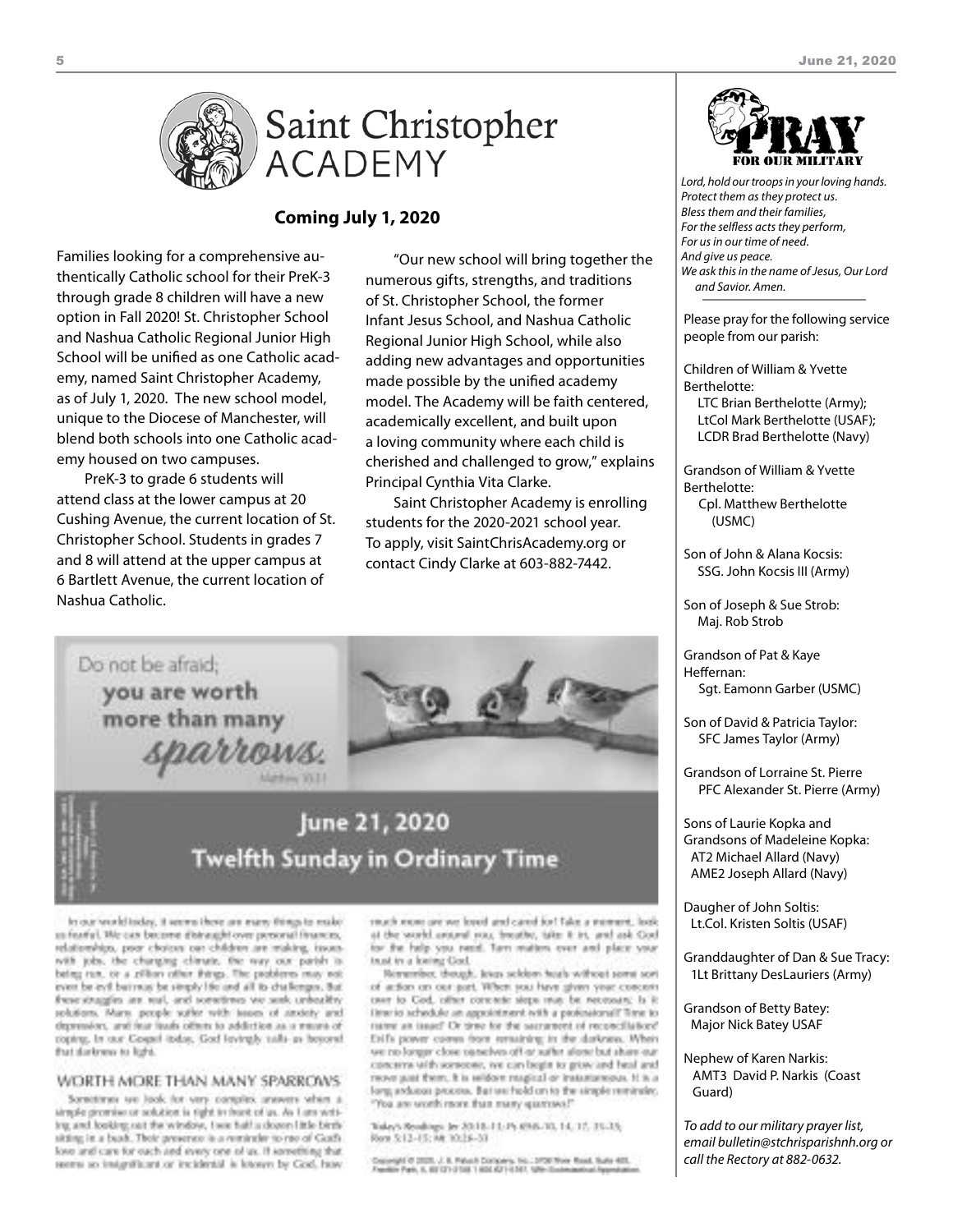# *St. Christopher Parish Community Outreach*

#### **Parish Prayer Line** *Overwhelmed by life, by care? May we help with our prayer?*

St. Christopher's Prayer Line -- 24/7 from us to Heaven!

*Go online to* www.stchrisparishnh.org

> *Send email to* prayerhotline@ stchrisparishnh.org

#### **Prayer Shawls**

Our prayer shawl ministry, Creating for our Community, gathers once a month to knit, crochet, and pray as they create beautiful prayer shawls. If you know of someone who could benefit from the gift of a Prayer Shawl, whether they are having difficult time, or simply need the comfort of Prayer wrapped around their shoulders, please contact the rectory at 882-0632.

# **St. Joseph: A Saint for Fathers**

Just as God the Father selected the Blessed Virgin Mary to be the mother of his son, he also chose St. Joseph to be Mary's chaste spouse and Jesus' foster father. As the head of the Holy Family — the model for all families — he is also the inspiration for and the protector of all fathers.

St. Luke's Gospel tells the story of Christ's infancy from Mary's perspective, while St. Matthew's Gospel gives us the story from St. Joseph's point of view.

He is introduced to us as a just man, a descendant of King David, a native of Bethlehem, a carpenter living in Nazareth and engaged to Mary. After the Annunciation, when Mary told Joseph she was pregnant, he resolved to break off the engagement privately. Under the law of Moses given in the book of Deuteronomy, if Joseph had made a public charge of infidelity against Mary, she would have been stoned to death. Before Joseph could do anything, however, God granted him his own annunciation. An angel of the Lord visited Joseph in a dream, urging him to take Mary as his wife, assuring him that the child she carried had been conceived by the Holy Spirit.

Joseph must have died before Christ began his public ministry. If he were still alive, he would have stood with Mary at the foot of the cross and there would have been no need for Jesus to entrust his mother to St. John.

It was fear of heresy that delayed devotion to St. Joseph for nearly 1,400 years. So many heretical splinter groups had denied the divinity of Christ that Church authorities felt it was more important to emphasize the doctrine that God was Christ's father than to venerate the man whom God had chosen to be the guardian of Jesus and Mary. Although there are isolated examples of Joseph receiving some recognition during the Middle Ages in Egypt, in England and in Germany, the Church did not grant him official recognition until 1479 when Pope Sixtus IV established March 19 as the feast of St. Joseph. From that point, devotion to St. Joseph increased dramatically. The Franciscans, the Carmelites and the Jesuits all promoted St. Joseph. St. Teresa of Avila (1515-1582), who was particularly attached to him, said of St. Joseph in her autobiography, "With other saints it seems the Lord has given them grace to be of help in one need, whereas with this glorious saint, I have experience that he helps in all our needs."

His feast days are March 19 and May 1.

*https://www.franciscanmedia.org*

#### **Outreach Ministry**

ı

If you are homebound and cannot attend Mass and would like to receive communion, please call the Rectory 882-0632.

#### **Senior Companions**

Are you homebound? Would you enjoy a visit? Your parish wants to stay connected with you! If St. Christopher is your spiritual home, how about a visit from one of your fellow parishioners? To arrange a visit, please call the Rectory at 882-0632.

| Name<br>________________________________ | Email ________________________ |
|------------------------------------------|--------------------------------|
| Phone _______________________            |                                |

**Welcome! Please use this form to register!** *St. Christopher Parish welcomes all visitors to our Spiritual Home! If you are interested in joining the parish, please complete the form below and either drop it in the Offertory Basket or mail it to the Rectory. One of our Parish staff members will be in touch. Registration forms are also available online at www.StChrisParishNH.org.*